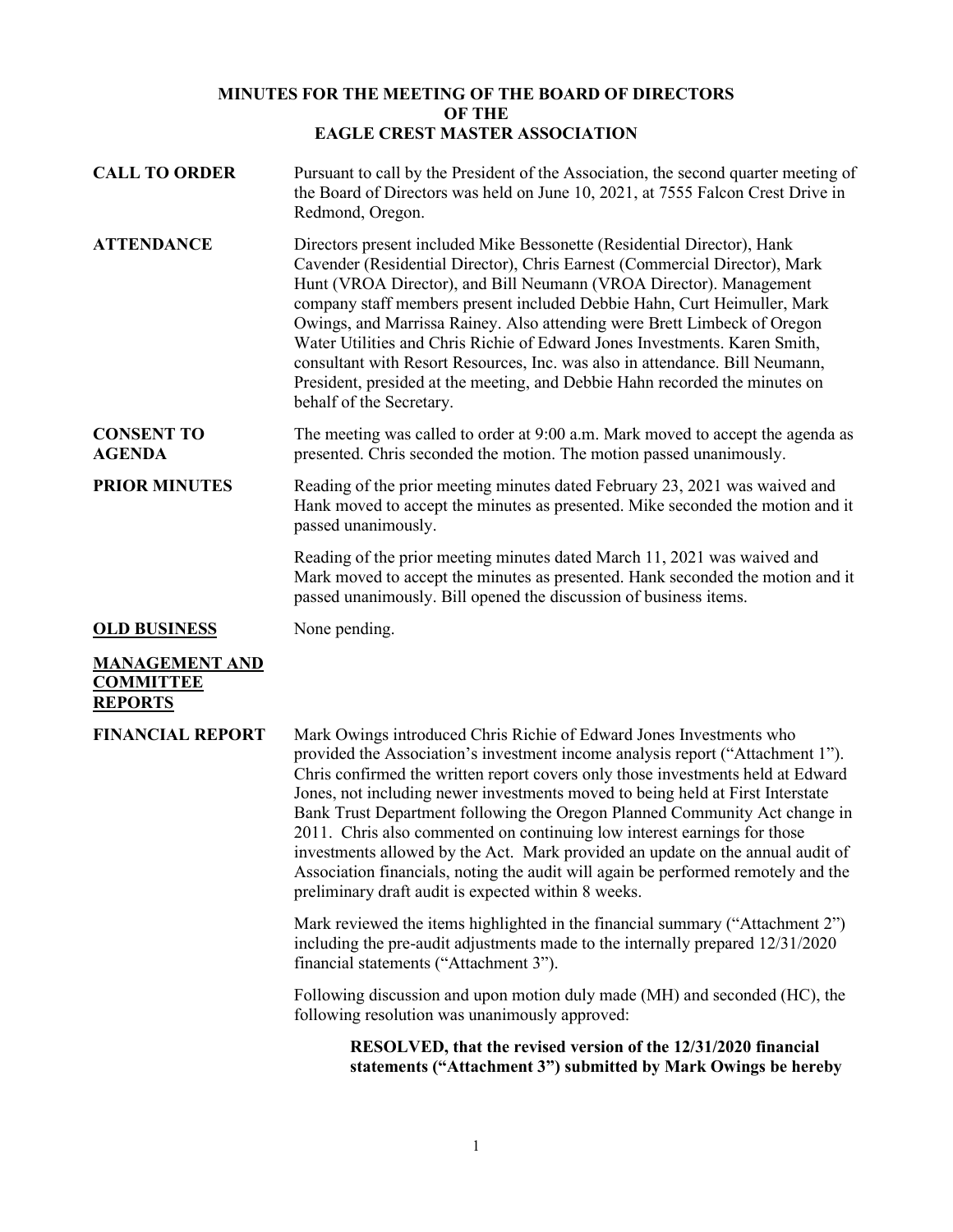#### **approved subject to audit.**

### *Resolution 2021.06.10-01*

Mark then reviewed the internally prepared first quarter 2021 financial statements ("Attachment 4").

Following discussion and upon motion duly made (MB) and seconded (HC), the following resolution was unanimously approved:

### **RESOLVED, that the financial report submitted by Mark Owings including "Attachment 2" and "Attachment 4" be hereby approved subject to audit.**

## *Resolution 2021.06.10-02*

**UTILITY SYSTEMS REPORT** Brett Limbeck, Field Superintendent of the contracted utility system service provider Oregon Water Utilities, presented the written utilities report ("Attachment 5"). Directors agreed with OWU's recommendation to perform comparative testing as noted in the report and directed OWU to contact a hydrogeologist to acquire a scope of work and bid for the proposed testing. The Board indicated once the documents from the hydrogeologist are received, a special meeting could be called to discuss the proposal.

> OWU provided a proposal to survey the existing septic infrastructure using ground penetrating radar and electromagnetic locators in order to provide a complete and accurate map of the system. The Board directed management to include funds in the 2022 utility system operating fund budget for a planned expense for the mapping project.

**OPERATIONS REPORT** Marrissa Rainey presented the written operations report ("Attachment 6"). The Board directed management to provide additional information at the Q3 meeting regarding costs and payback period to move to an in-ground irrigation system for the pastures. Management was also directed to provide recommendations at the Q3 meeting for usage options for the equestrian area building for the Board to consider when preparing budgets for 2022. Marrissa informed directors she met with a property owner adjacent to Eagle Crest (to the south) regarding his concerns with bicycle traffic on his land, extending from the river trail. On behalf of the Association, Marrissa agreed to place additional signage at the ECMA property line directing resort trail users to proper exit points.

> Curt Heimuller reviewed the Resort Sports Center Operations Report ("Attachment 7") noting new gutters and guards are a proposed reserve-funded project that will be addressed by the VROA Board of Directors at their upcoming second quarter meeting.

#### **RESERVE EXPENSE REPORT**

Karen Smith, reporting for Resort Resources, Inc., reviewed the Evaluation of Reserve Account Expenditures vs. Budget per 2021 Reserve Study ("Attachment 8"), noting variances requiring director approval are highlighted on the report.

Following discussion and upon motion duly made (MB) and seconded (CE), the following resolution was unanimously approved:

> **RESOLVED, that the Evaluation of Reserve Account Expenditures vs. Budget per 2021 Reserve Study ("Attachment 8") be approved, including the variances as noted in highlighting on the report.**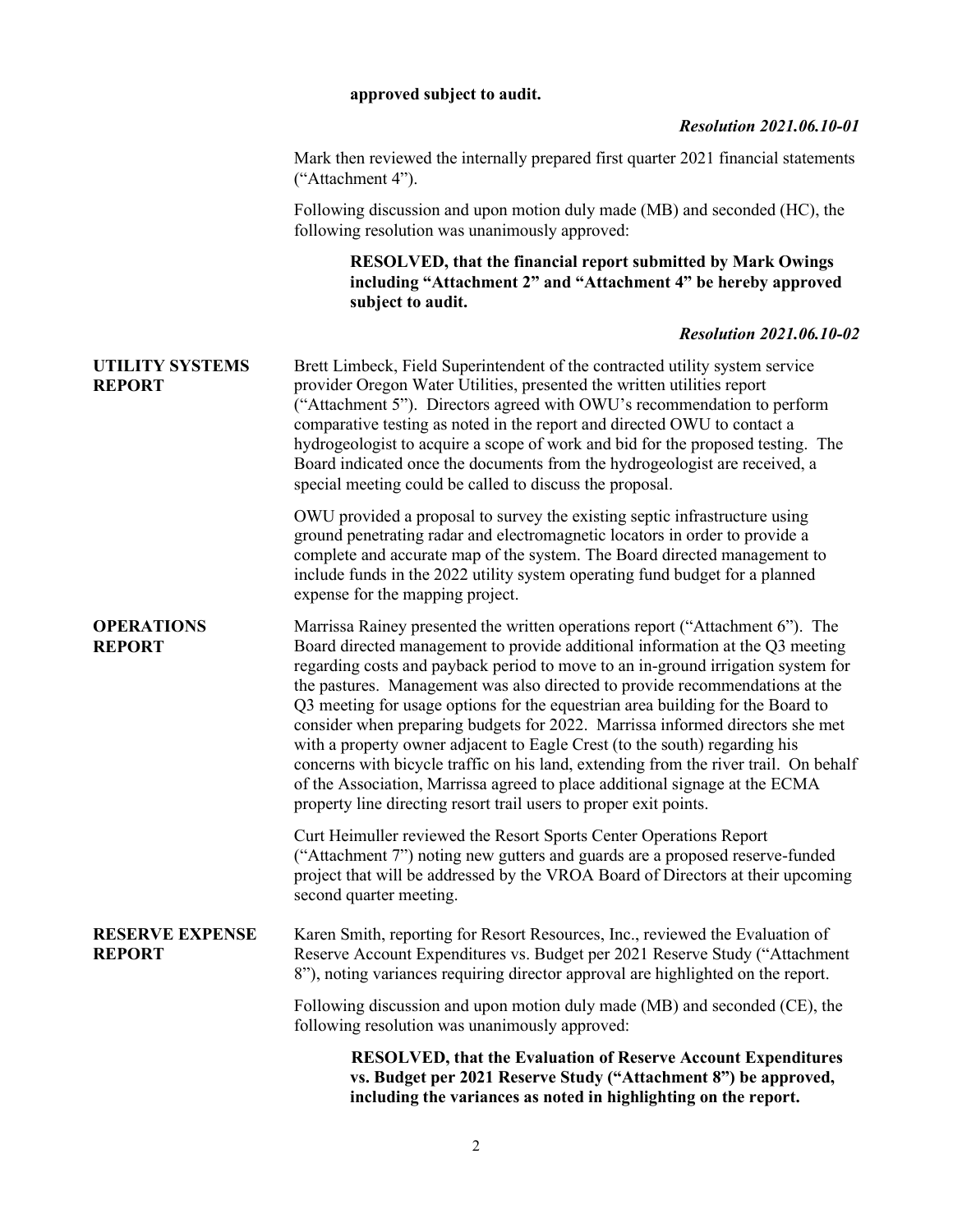# **GOLF OVERSIGHT COMMITTEE**

Mike Bessonette provided the Golf Oversight Committee written report ("Attachment 9") detailing a request to replace the irrigation water line that extends from the river pump to Eagle Lake. Mike further noted the golf course tenant replaced some of the line already at its cost, and it would likely be appropriate to reimburse that cost provided the cost is specific to line replacement and not repair. The directors agreed with the reimbursement request; Mike will ask Shan Hartford to document the cost incurred by the tenant for review.

Following discussion and upon motion duly made (MB) and seconded (HC), the following resolution was unanimously approved:

> **RESOLVED, to modify the Resort Golf Course's 5-year capital plan to approve shifting the replacement of the irrigation water line from the river pump station to Eagle Lake, originally planned for 2022, to an approved project to be completed in 2021 with a budget of \$10,000.**

## *Resolution 2021.06.10-04*

Mike then summarized the vision plan update and financing options included in the report. The Board directed the committee to refine the pro shop and course upgrade projects and identify the next steps. The Board requested management discuss the project with KDG, noting the tenant will also benefit financially from any future improvements.

**ENVIRONMENTAL CONTROL COMMITTEE** Marrissa Rainey provided an update on behalf of committee chairperson Jim Madison, who reported no new applications were received by the committee. Marrissa also noted Jim's term is now expired and he has chosen not to continue serving on the committee. The Board directed management to provide a recommendation to fill the vacancy created by Jim's departure for review at the Q3 meeting.

**COVENANT COMPLIANCE COMMITTEE** Karen Smith summarized a previous analysis from the Association attorney regarding handling possible conflict between CC&R restrictions regarding pets and adopting leash policies for pets, noting the analysis offers an interpretation of CC&Rs that would present the opportunity to the Board for adoption of a leash policy for ECMA common areas. The Board directed management to work with Karen Smith to prepare a new Pet Policy to present for approval at the Q3 meeting.

**UTILITIES SYSTEMS PLANNING COMMITTEE** Marrissa reviewed the "Utilities Systems Planning Committee Membership Recommendations" ("Attachment 10") noting three of those recommended are willing to serve on the committee, one is not, and one has not yet replied. Management will reach out to additional individuals and make a recommendation to the Board at the planned upcoming special meeting to address Utilities related items.